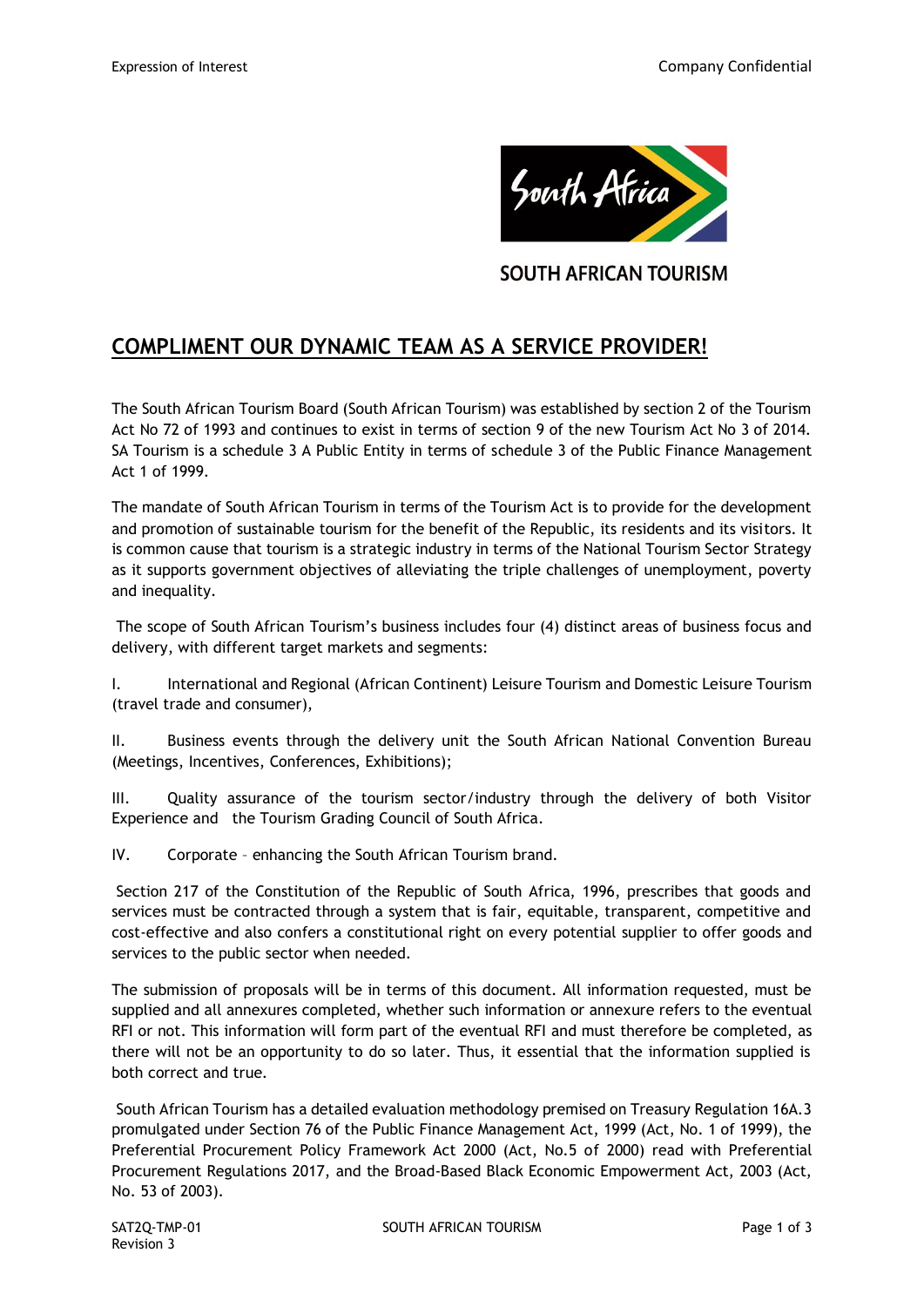Having regard for the aforementioned SA Tourism (SAT) invites reputable and experienced research service providers, with a good track record, to submit proposals that demonstrate their ability and capability to deliver services as required through the request for proposal.

# **BUSINESS CHALLENGE**

Currently the landscape of destination marketing in the tourism industry is in disarray. There are many unknowns with bi-lateral travel agreements, regional travel blocks, countries added and removed from safe lists as the COVID 19 situation changes. Keeping abreast of the shifts in the space has been extremely challenging and medium to long term planning near impossible with the number of moving parts.

There have been shifts in the mind-set of consumers when it comes to their destination choices and how they consider, plan and book travel. Similarly, destinations have adapted to the new reality with enhancements in the way they entice and engage with potential travelers. Shifts in consumer bucket lists / consideration sets, the core destination value proposition assets, products, services, infrastructure, COVID 19 response and regulations. The strategies employed by destinations have changed the landscape of travel and understanding these dynamics for each competitor is important to South Africa's own strategy development and building of competitive advantage.

### **WHAT IS NEEDED?**

To this end South African Tourism requires live data that is accurate, recent and based on the current destination status of competitors. Access to various sources on how competitor destinations approach their destination value proposition, marketing campaigns and engage with audiences before, during and after their trip. This information is required to cover the destination's consumer and business travel approaches including MICE. We need to understand the following competitors in detail:

Egypt, UAE, Kenya, Australia, New Zealand, Thailand, India, Brazil, USA, Canada, UK, France and Switzerland.

To fully identify opportunities for destination South Africa requires and benchmarking of competitors, identification of gaps and white spaces as well as critical areas where South Africa needs to improve to be on par with other destinations in the consideration set. This includes availability of online information, ease of access to information and responsive and accurate information on relevant activities, attractions, accommodation, air tickets, road transport and land border process etc.

From a domestic (South African outbound) and African consumer perspective (proximate alternative destinations on the continent) we need an analysis of Botswana, Namibia, Mozambique, Zambia and Malawi, Eswatini and Lesotho – for Africa land markets (tourists from Zimbabwe, Botswana, Mozambique, Lesotho, Namibia, Eswatini, Zambia and Malawi). Also, tourists travelling out of South Africa – which destinations compete with domestic travel. Analysis to include both air travel destinations and land travel destinations.

For South Africa to grow there is a need to discriminate between what is the current value proposition and what are the emerging opportunities, audiences and technologies in the near future. This deep and wide analysis of competitor trends will be required to broaden the perspective on what lies on the horizon for travel.

This data is required quarterly and continually tracked over the next 3 years.

When providing your response, we appreciate that you may not have a complete suite of solutions for all the competitors. Please be clear in your response which competitors you are able to provide a solution for.